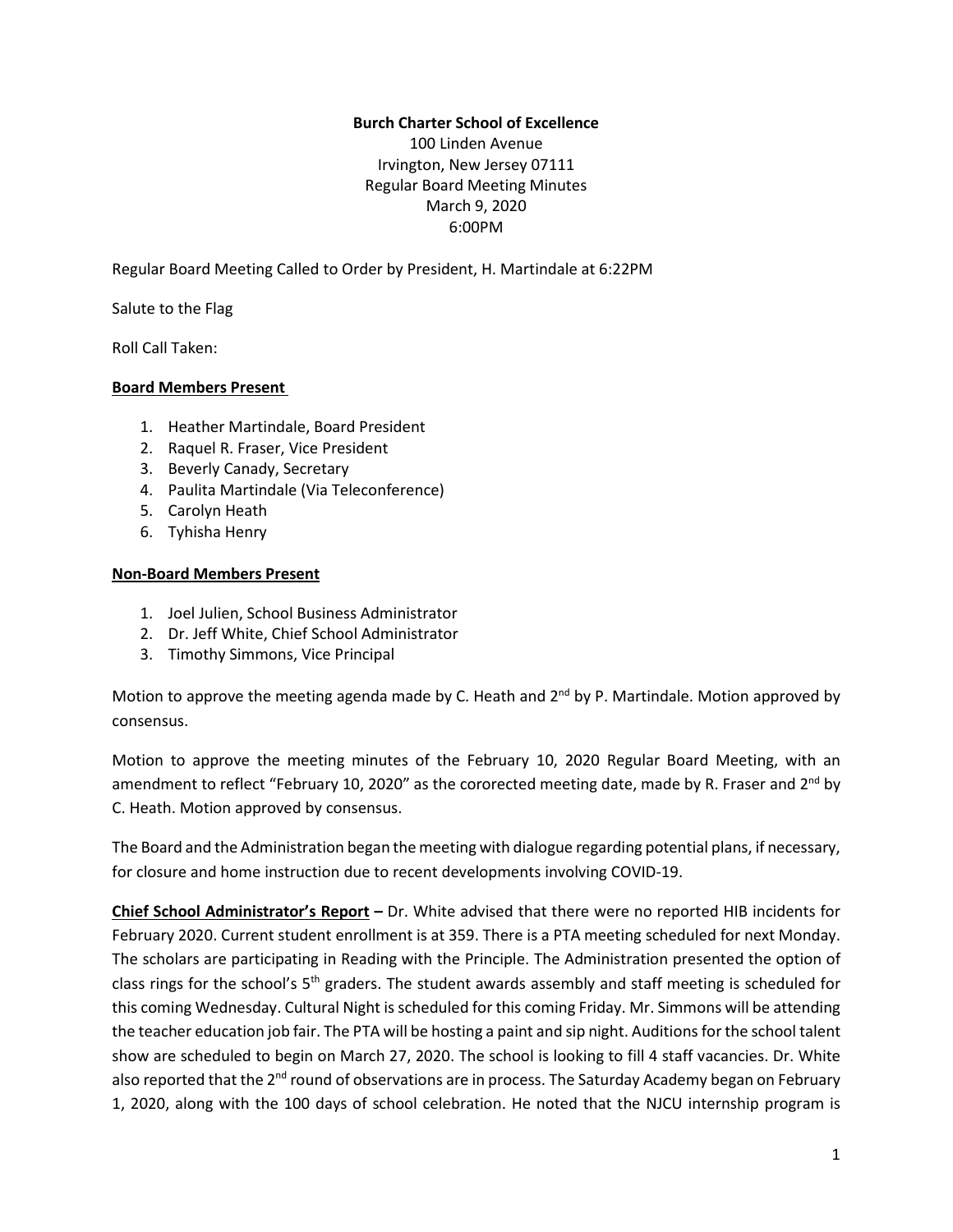slated to begin. February 28<sup>th</sup> was the Black History Month Celebration. Dr. White also noted that there were no updates regarding facilities and advised that changes have been made to the school website.

H. Martindale inquired about complaints since the loss of the  $21<sup>st</sup>$  Century program. Dr. White advised that he has not received many complaints or responses as a result of Title I programming. H. Martindale asked that the school continue to work to have the return of 21<sup>st</sup> Century.

## **New Business**

**Approval of the February Treasurer's Report, Resolution No. 03092020-001**-Presented by J. Julien along with a written report that was provided to the Board.

**Approval of the March 2020 Bill List, Resolution No. 03092020-002—**Presented by J. Julien along with a written report that was provided to the Board. J. Julien made note of line items that were over \$1,000. J. Julien advised that the total bill list is \$188,774.69. J. Julien provided the Board with an in-depth review of the supplies order and noted important differences for the Board.

**Approval of the February 2020 Board Secretary Report, Resolution No. 03092020-003—**Presented by J. Julien along with a written report that was provided to the Board. J. Julien noted that a financial deficit still exists. He noted that there is a meeting scheduled for this coming Thursday to go over the budget.

Motion to consolidate and approve **Resolution No. 03092020-001**, **Resolution No. 03092020-002** and Resolution No. 03092020-003 made by R. Fraser and 2<sup>nd</sup> by C. Heath. Motion passed.

### **Resolutions**

### **Committee Reports**

- **1. Executive/Legal**
	- **a.** Attorney Fisher Presented on behalf of Attorney Cole in her absence. She advised that an update on the critical policies is pending; the Policy Committee will meet soon to discuss same. She also provided updates regarding the rent negotiations.

### **2. Curriculum**-

**a.** Approval of **Resolution No. 03092020-004**-Resolution to approve the field trip to Adventure Aquariaum in Camden NJ on March 20, 2020 at 9:30 am for 61 students and 13 adults at a cost of \$569 for admission, \$20 for parking and transportaton.

Motion to approve **Resolution No. 03092020-004** made by R. Fraser and 2 nd by B. Canady. Motion passed.

**b.** Approval of **Resolution No. 03092020-005**-Resolution to approve the attendance of Dr. Jeff White at the Response to Intervention (RTI) conference for half day on March 20, 2020 at no cost to the district.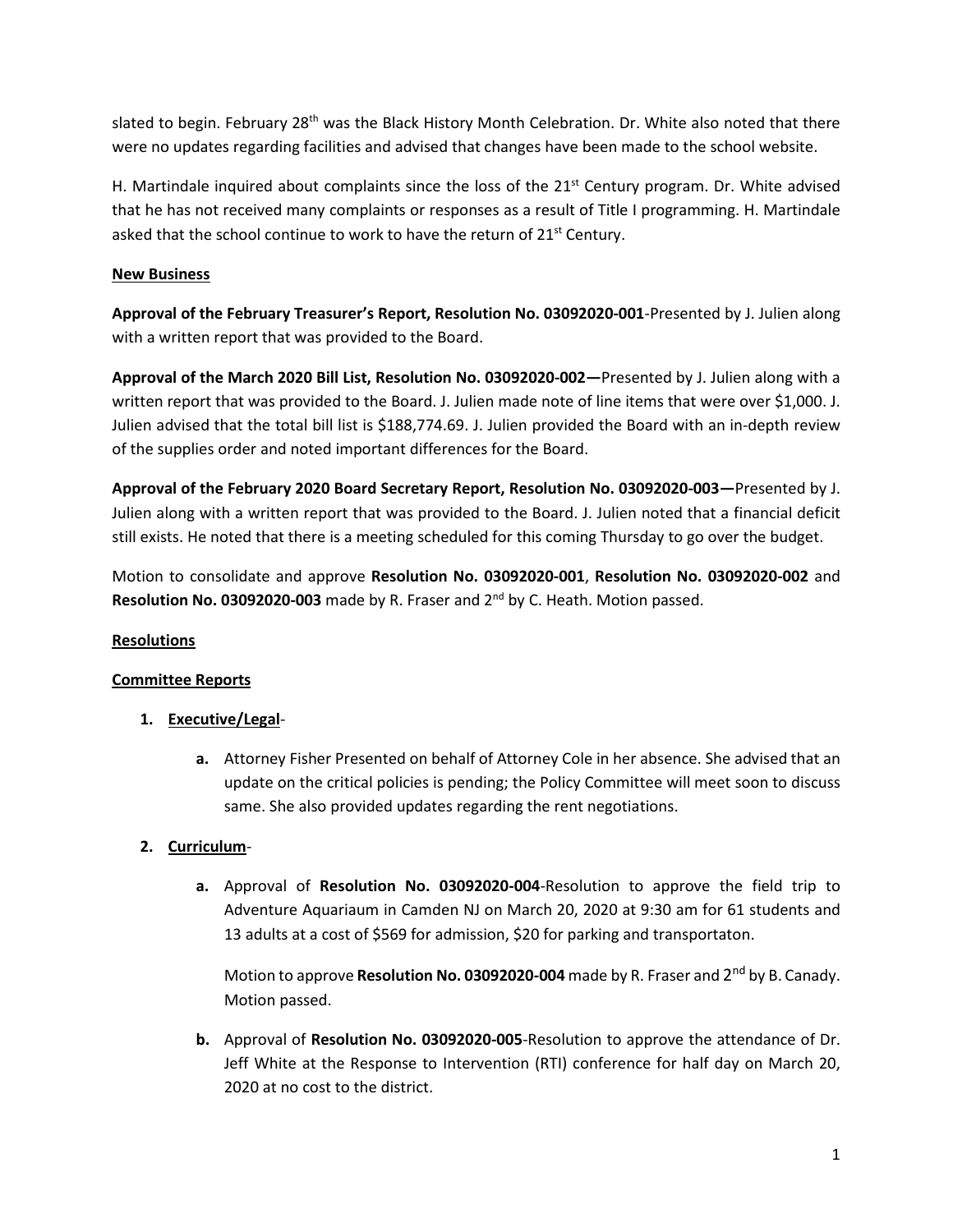Motion to approve **Resolution No. 03092020-005** made by R. Fraser and 2<sup>nd</sup> by C. Heath. Motion passed.

**c.** Approval of **Resolution No. 03092020-006**-Resolution to approve the 2020-2021 School Calendar.

Motion to approve **Resolution No. 03092020-006** made by R. Fraser and 2<sup>nd</sup> by T. Henry. Motion passed.

**d.** Approval of **Resolution No. 03092020-007**-Resolution to approve the Marshall Framework for Vice-Principal evaluation for the school year 2019-2020 at no cost to the district.

Motion to approve **Resolution No. 03092020-007** made by R. Fraser and 2<sup>nd</sup> by C. Heath. Motion passed.

# **3. Building and Grounds**-N/A

- **4. Finance**
	- **a.** R. Fraser provided the Board with an update regarding Finance. She highlighted the efforts made to decrease some cost and noted the budget meeting is scheduled for this coming Thursday.
- **5. Governance Report** N/A
- **6. Other** N/A

### **Public Comments-** N/A

**Announcement of Future Board Meeting Date**- Next Regular Board meeting to be held April 6, 2020 at 6:00 PM.

Motion by R. Fraser and 2<sup>nd</sup> by B. Canady to adjourn Public Session. Motion approved by consensus. Public Session adjourned at 7:34PM.

Motion to open Closed Session made by B. Candy and 2<sup>nd</sup> by C. Heath. Motion approved by consensus. Closed Session opened at 7:42PM.

- 1. Personnel Services Agenda-**Resolution No. 03092020-009**: Dr. White and Mr. Simmons addressed recommendations regarding Sections A. Appointments, B. Leave of Absence, and C. Other.
- 2. Burch Legal Agenda-Attorney Fisher provided the Board with an update regarding pending legal matters.
- 3. HR Consultant-Ms. Williams provided the Board with an update on Section B. Leave of Absence.